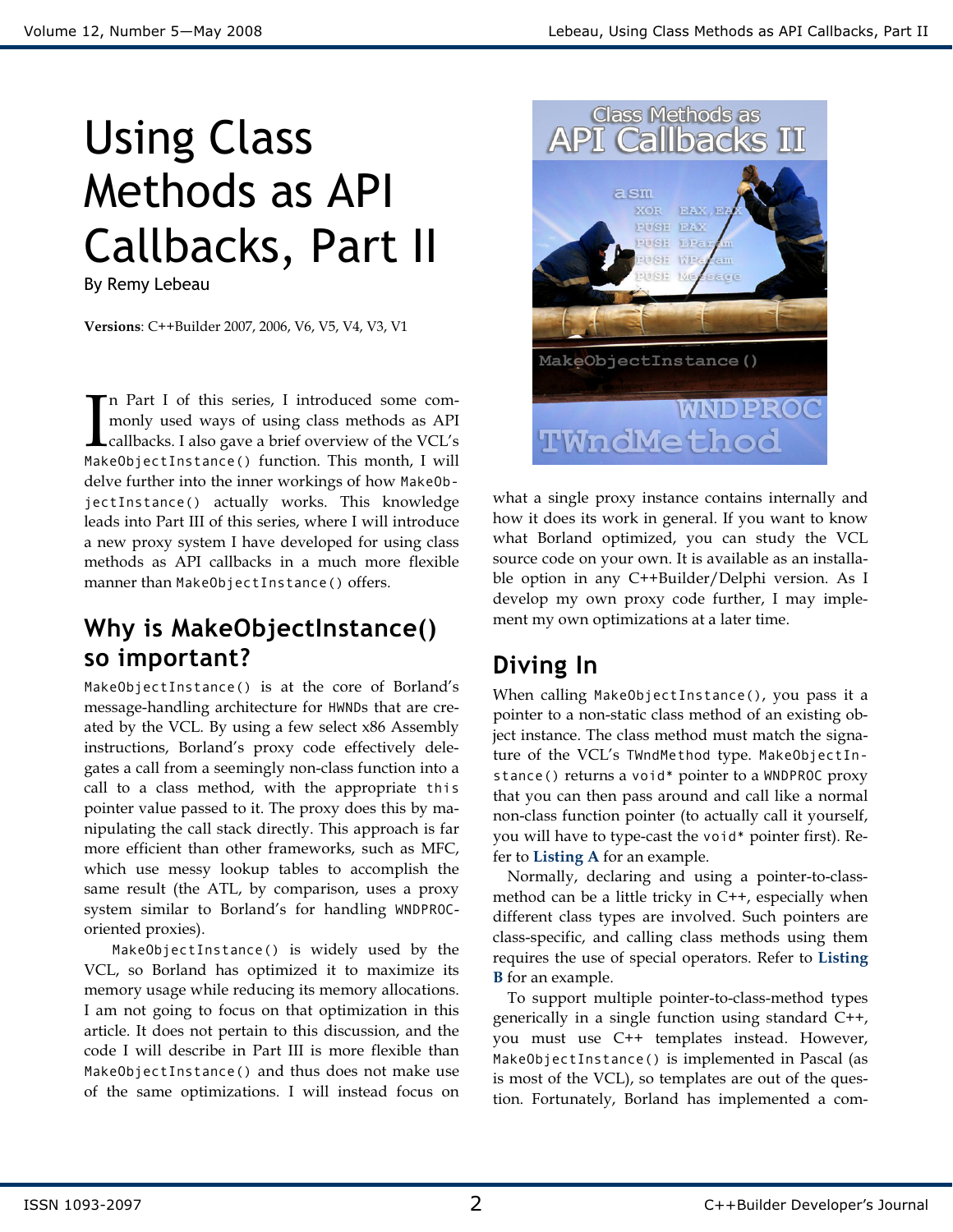piler extension—the \_\_closure keyword—that makes it very easily to accomplish what is needed.

In a nutshell, a closure is a special structure containing two pointers – one to the memory address of the class method's implementation code, and the other to the object instance. When calling a method via a closure, the compiler generates machine code that sets up the call as if the method had been called by your code normally. As long as a class method matches the signature of the closure type, it does not matter which class the method comes from. Also, methods from different classes can be interchanged at will within the same closure instance (which is how VCL event handlers are able to work the way they do).

You may be thinking to yourself: "MakeObjectInstance() is given the memory addresses of the method code and the object instance, so the proxy should be able to just assign the this pointer and jump into the method, right?" That is exactly what it does. But how does it actually do that?

### Inside \_\_fastcall

Keep in mind that MakeObjectInstance() is specifically designed to work with class methods that match the signature of TWndMethod. The first thing to look at is the calling convention being used. Borland's \_\_fastcall calling convention (another compiler extension) is the C++ analogue of Delphi's Register calling convention, which uses CPU registers (like its name suggests)—specifically EAX, EDX, and ECX, in that order—to accept the first three 32-bit-sized parameters from the caller. Subsequent parameters, or any parameters that are larger than 32 bits (double, \_\_int64, etc), are passed on the stack instead, pushed in left-to-right order, and the called method pops the values from the stack when it exits. A return value, if any, is stored in the EAX register upon exit. I will touch on this more in Part III of this series.

When calling a non-static class method, the object's this pointer is passed as a hidden first parameter. For the fastcall convention, the this pointer is passed to the class method via the EAX register. TWndMethod has an explicit second parameter, which is a reference to a TMessage structure. A reference is a 32-bit value, so it is passed to the class method via the EDX register. TWndMethod does not use the ECX register, so the proxy makes use of it for its own internal purpose.

#### Listing A: Using MakeObjectInstance() typedef void \_\_fastcall (\_\_closure \*TWndMethod)(TMessage&); fastcall TMyClass::TMyClass()

```
{ 
  m WndProc =
     MakeObjectInstance(&WndProc); 
   m_DefProc = (WNDPROC) 
     ::SetWindowLong(hSomeWnd, 
       GWL_WNDPROC, (LONG) m_WndProc); 
} 
  fastcall TMyClass::~TMyClass()
{ 
   ::SetWindowLong(hSomeWnd, GWL_WNDPROC, 
     (LONG) m_DefProc); 
   FreeObjectInstance(m_WndProc); 
} 
void fastcall TMyClass::
   WndProc(TMessage &Message) 
{ 
   // process Message as needed … 
}
```
#### Listing B: Example  $C++$  method pointer usage

```
typedef void (TMyClass::*TMyMethodPtr)(int); 
void TMyClass::DoSomethingWith(int Value) 
{ 
  // use Value as needed … 
} 
void DoSomething()
```

```
{ 
   TMyClass myObject; 
  TMyMethodPtr method =
     &TMyClass::DoSomethingWith; 
   (myObject.*method)(12345); 
}
```
## Inside \_\_stdcall

The next thing to look at is the WNDPROC signature that MakeObjectInstance() is wrapping:

```
typedef LRESULT WINAPI (*WNDPROC)( 
   HWND, UINT, WPARAM, LPARAM);
```
The \_\_stdcall calling convention uses only the stack for passing parameters. They are pushed on the stack in right-to-left order, and the called method pops the values from the stack when it exits. A return value, if any, is stored in the EAX register upon exit. I will touch on this more in Part III of this series.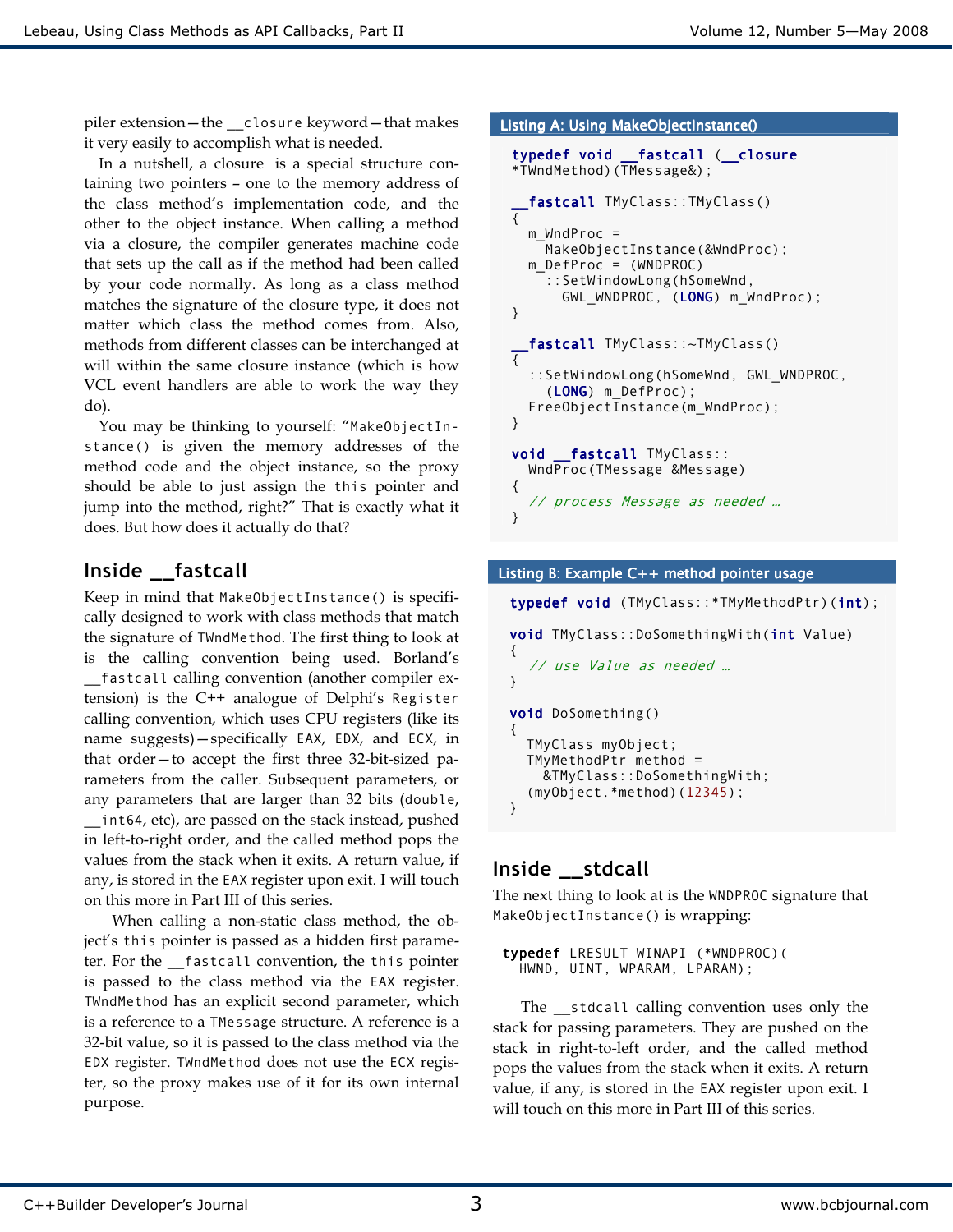#### Converting from one to the other

Examining the two signatures, there are some similarities, and there are also some differences, in how they behave. So, the proxy has to do some clever conversion to make a TWndMethod class method pointer act as a WNDPROC function pointer. In C++, a simple wrapper function might look something like the following:

```
LRESULT WINAPI WndProcWrapper( 
   HWND hWnd, UINT uMsg, WPARAM wParam, 
   LPARAM lParam) 
{ 
   TMessage Msg; 
  Msg.Message = (int) uMsg;Msg.WParam = (int) WParam;Msg.LParam = (int) lParam;Msg.Result = 0; // this effectively calls 
   // (object->*method)(Msg)… 
   WndMethodPtr(Msg); 
   return Msg.Result; 
}
```
This code, in fact, is exactly what the MakeObjectInstance() proxy is doing. However, the implementation is not written in C++, but instead in x86 Assembly. And, there is still the question of where the proxy gets the TWndMethod class method pointer so it knows which object to call into. It is time to look inside the implementation of the proxy itself.

## Looking behind the curtain

The proxy that MakeObjectInstance() generates is not actually a function, in the normal sense. It is a block of executable memory that is dynamically allocated at run-time using the Win32 API VirtualAlloc() function. The PAGE\_EXECUTE\_READWRITE flag is used so the memory block can directly contain machine code that the CPU can run. The memory block holds a specially designed 19-byte structure (OK, it is a bit larger than that—I am simplifying the details slightly). Listing C shows what this structure would look like in C++ terms.

The memory block contains three x86 Assembly instructions in it: CALL NEAR PTR [offset], POP ECX, and JMP [offset], in that order. The CALL instruction is stored at the very beginning of the memory block so it is the first thing the CPU sees when the proxy stub is executed. It contains an offset to the POP ECX instruc-

#### Listing C: Proxy stub

```
#pragma pack(push, 1) 
struct TProxyStub 
{ 
  unsigned char CallOp;
  int CallOffset; 
   TWndMethod Method; 
  unsigned char PopEcxOp;
  unsigned char JmpOp;
  int JumpOffset; 
}; 
#pragma pack(pop)
```
tion. The JMP instruction, which immediately follows the POP ECX instruction in memory, contains an offset to the actual code that performs the class method invocation.

Wait—the code to call the class method is not inside the proxy itself? No, it is not. The actual logic to set up and call the class method is contained inside a wrapper function that is implemented within the VCL source code. The proxy is just a general-purpose stub to call the wrapper function, which then does the actual work. I utilize that fact in the new proxy system I will describe in Part III of this series.

The odd part of the proxy stub is the CALL instruction. As you can see in Listing C, the TWndMethod pointer immediately follows the CALL instruction in the proxy's memory block. Borland uses the CALL instruction in a roundabout manner to pass the TWndMethod pointer to the invocation wrapper function. To briefly summarize, a CALL instruction essentially just pushes the next instruction's memory address (a.k.a., the return address) from the CPU's EIP register onto the stack and then jumps execution to the specified offset. The pushed address is where the called code is supposed to return to when finished (usually by calling the RET instruction). In this case, however, the CALL is actually pushing the memory address of the TWndMethod pointer onto the stack, and then jumping to the POP ECX instruction. That instruction then pops the TWndMethod pointer off of the stack and puts it into the ECX register. The subsequent JMP instruction then jumps to the invocation wrapper function, where the real fun begins.

#### Inside the wrapper function

Why does the proxy go to all this effort? The invocation wrapper function that is implemented by the  $VCL - StdWndProc() - is a WNDPROC callback. The$